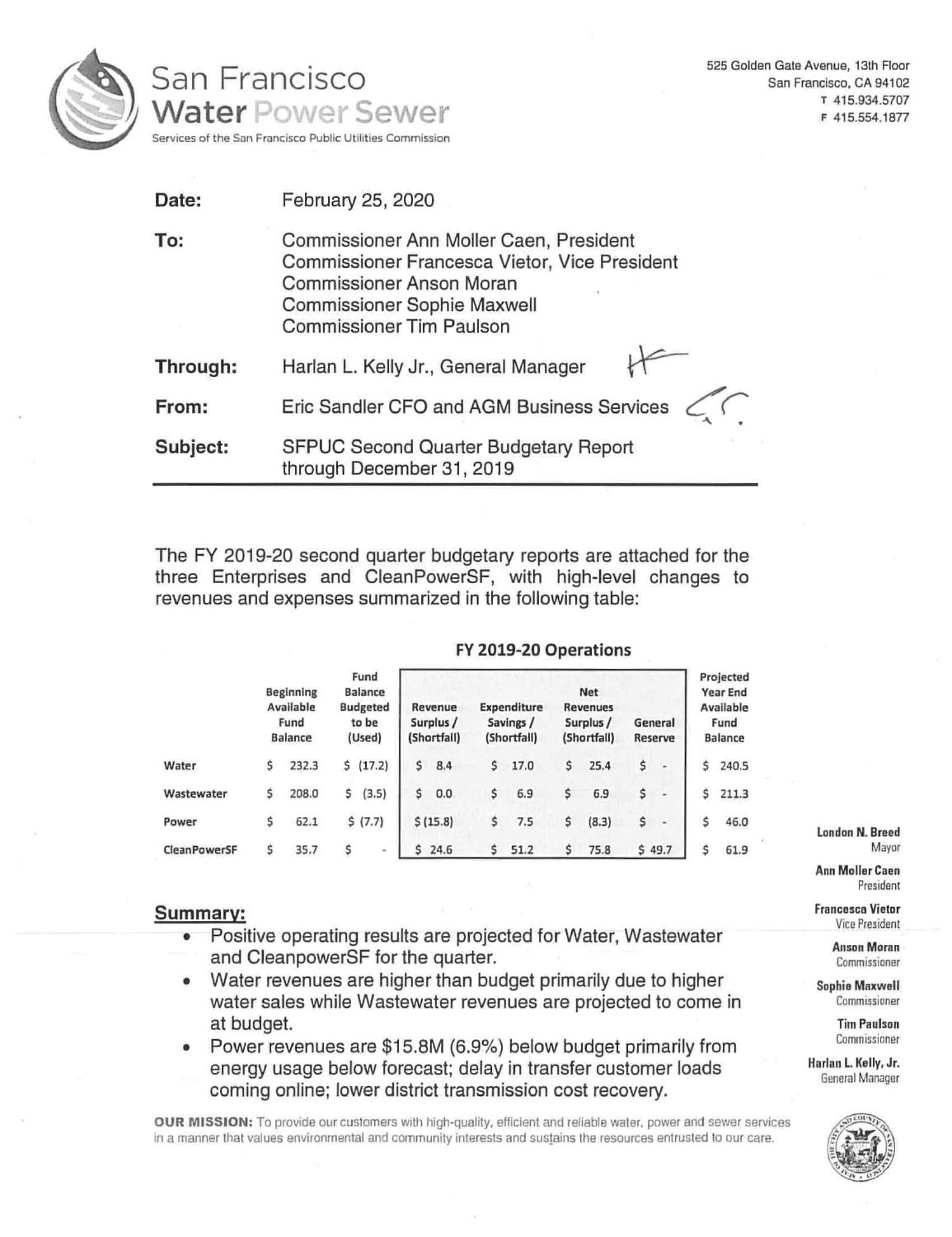- CleanPowerSF Final enrollment has been completed; personnel savings are projected.
- The three Enterprise's and CleanPowerSF are projected to meet the Commission policy targets for available fund balance at yearend.

If you have questions, please contact me at (415) 934-5707.

CC: Michael Carlin, Deputy General Manager, SFPUC Juliet Ellis, AGM, External Affairs, SFPUC Barbara Hale, AGM, Power Enterprise, SFPUC Kathryn How, AGM, Infrastructure, SFPUC Greg Norby, AGM, Wastewater Enterprise, SFPUC Steve Ritchie, AGM, Water Enterprise, SFPUC Kelly Kirkpatrick, Budget Director, Mayor's Office Ben Rosenfield, Controller

Attachments: Appendix A Water Enterprise Appendix B Wastewater Enterprise Appendix C Hetch Hetchy Water & Power, including the Power Enterprise Appendix D CleanPowerSF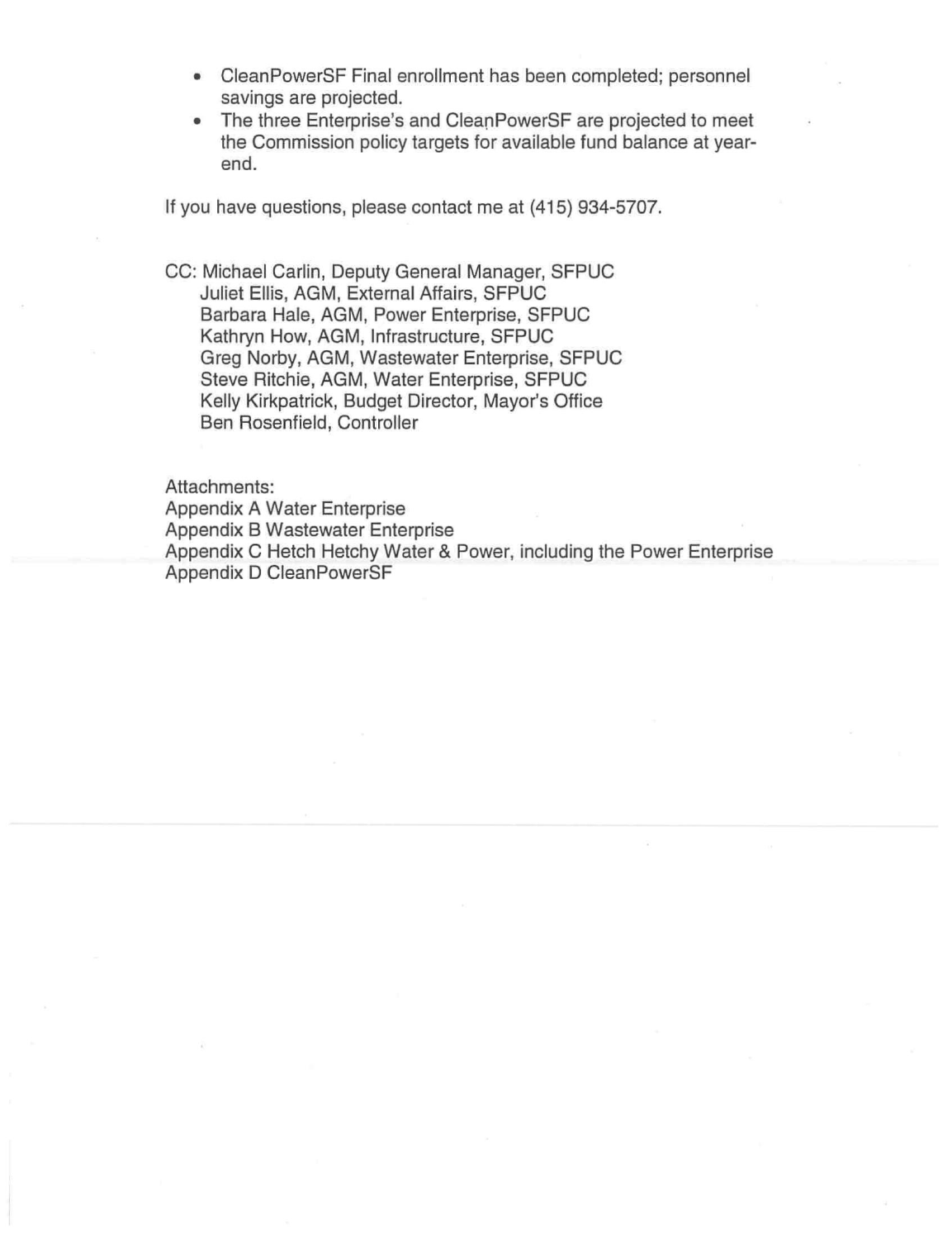### **Appendix A**

### **WATER ENTERPRISE OPERATING FUNDS FY 2019-20 2nd Quarter - Budgetary Basis, 5W AAA (\$ Millions)**

|                                                                   |                              | FY 2019-20                |          |                                                                |                                           |    |                                                 |   |  |  |
|-------------------------------------------------------------------|------------------------------|---------------------------|----------|----------------------------------------------------------------|-------------------------------------------|----|-------------------------------------------------|---|--|--|
|                                                                   | FY 2018-19<br><b>Actuals</b> | Original<br><b>Budget</b> |          | <b>Revised</b><br><b>Budget</b><br>(includes<br>carryforwards) | Projection<br>(includes<br>carryforwards) |    | Variance<br>(Projection -<br>Revised<br>Budget) |   |  |  |
| <b>Sources</b>                                                    |                              |                           |          |                                                                |                                           |    |                                                 |   |  |  |
| <b>Retail Water Sales</b>                                         | 270.1                        | 299.1                     |          | 299.1                                                          | 300.1                                     |    | 1.0                                             | A |  |  |
| <b>Wholesale Water Sales</b>                                      | 255.8                        | 264.9                     |          | 264.9                                                          | 268.6                                     |    | 3.6                                             | В |  |  |
| Interest Income                                                   | 4.6                          |                           | 2.2      | 2.2                                                            | 2.2                                       |    |                                                 |   |  |  |
| Rental Income                                                     | 12.7                         | 13.0                      |          | 13.0                                                           | 13.0                                      |    |                                                 |   |  |  |
| Miscellaneous Income                                              | 21.2                         | 19.0                      |          | 19.0                                                           | 22.8                                      |    | 3.7                                             | C |  |  |
| Departmental Transfer Adjustment                                  | (33.6)                       | (34.5)                    |          | (34.5)                                                         | (34.5)                                    |    |                                                 |   |  |  |
| <b>Federal Bond Interest Subsidy</b>                              | 23.9                         | 23.8                      |          | 23.8                                                           | 23.8                                      |    |                                                 |   |  |  |
| Appropriated/Budgeted Use of Fund Balance                         | 2.4                          | 17.2                      |          | 56.1                                                           | 56.1                                      |    |                                                 |   |  |  |
| <b>Total Sources</b>                                              | 557.1                        | 604.7                     |          | 643.6                                                          | 652.1                                     |    | 8.4                                             |   |  |  |
| <b>Operating Uses</b>                                             |                              |                           |          |                                                                |                                           |    |                                                 |   |  |  |
| Personnel                                                         | 94.0                         | 102.8                     |          | 100.8                                                          | 98.9                                      |    | 1.9                                             | D |  |  |
| <b>Non-Personnel Services</b>                                     | 17.7                         | 18.3                      |          | 25.3                                                           | 25.3                                      |    |                                                 |   |  |  |
| <b>Materials and Supplies</b>                                     | 13.9                         | 15.1                      |          | 16.4                                                           | 16.4                                      |    |                                                 |   |  |  |
| Equipment                                                         | 3.5                          |                           | 4.1      | 8.9                                                            | 8.9                                       |    |                                                 |   |  |  |
| Light, Heat, and Power                                            | 9.5                          | 10.2                      |          | 10.2                                                           | 10.2                                      |    |                                                 |   |  |  |
| Overhead (SFPUC Bureaus)                                          | 38.7                         | 49.3                      |          | 54.4                                                           | 54.4                                      |    |                                                 |   |  |  |
| Services of Other Departments                                     | 13.6                         | 13.5                      |          | 14.4                                                           | 14.4                                      |    |                                                 |   |  |  |
| <b>Total Operating Uses</b>                                       | 190.9                        | 213.4                     |          | 230.4                                                          | 228.6                                     |    | 1.9                                             |   |  |  |
| <b>Debt Service</b>                                               | 283.7                        | 306.3                     |          | 306.3                                                          | 291.1                                     |    | 15.1                                            | Е |  |  |
| <b>Capital Projects</b>                                           | 51.8                         | 51.8                      |          | 198.8                                                          | 198.8                                     |    |                                                 |   |  |  |
| Facilities Maintenance/Programmatic                               | 30.6                         | 33.2                      |          | 55.1                                                           | 55.1                                      |    |                                                 |   |  |  |
| Total Uses - Operating, Debt Service, Capital & Other             | \$<br>557.1                  | \$                        | 604.7 \$ | 790.6 \$                                                       | 773.6                                     | \$ | 17.0                                            |   |  |  |
|                                                                   |                              |                           |          |                                                                |                                           |    |                                                 |   |  |  |
| <b>Net Operating Results</b>                                      | 51.9                         |                           |          |                                                                |                                           | \$ | 25.4                                            |   |  |  |
| <b>Available Fund Balance as of Fiscal Year-End</b>               | \$<br>232.3                  |                           |          |                                                                |                                           |    | 240.5                                           |   |  |  |
| Available Fund Balance, % of Operating Uses (F) 25-68%            | 104.8%                       |                           |          |                                                                |                                           |    | 84.8%                                           |   |  |  |
| Debt Service Coverage (Year-End Budgetary Basis)                  |                              |                           |          |                                                                |                                           |    |                                                 |   |  |  |
| Indenture Basis (includes Available Fund Balance) (G) $\geq 1.35$ | 2.04                         | 1.89                      |          |                                                                |                                           |    | 2.02                                            |   |  |  |
| Current Basis (H) $\geq 1.10$                                     | 1.19                         | 1.19                      |          |                                                                |                                           |    | 1.28                                            |   |  |  |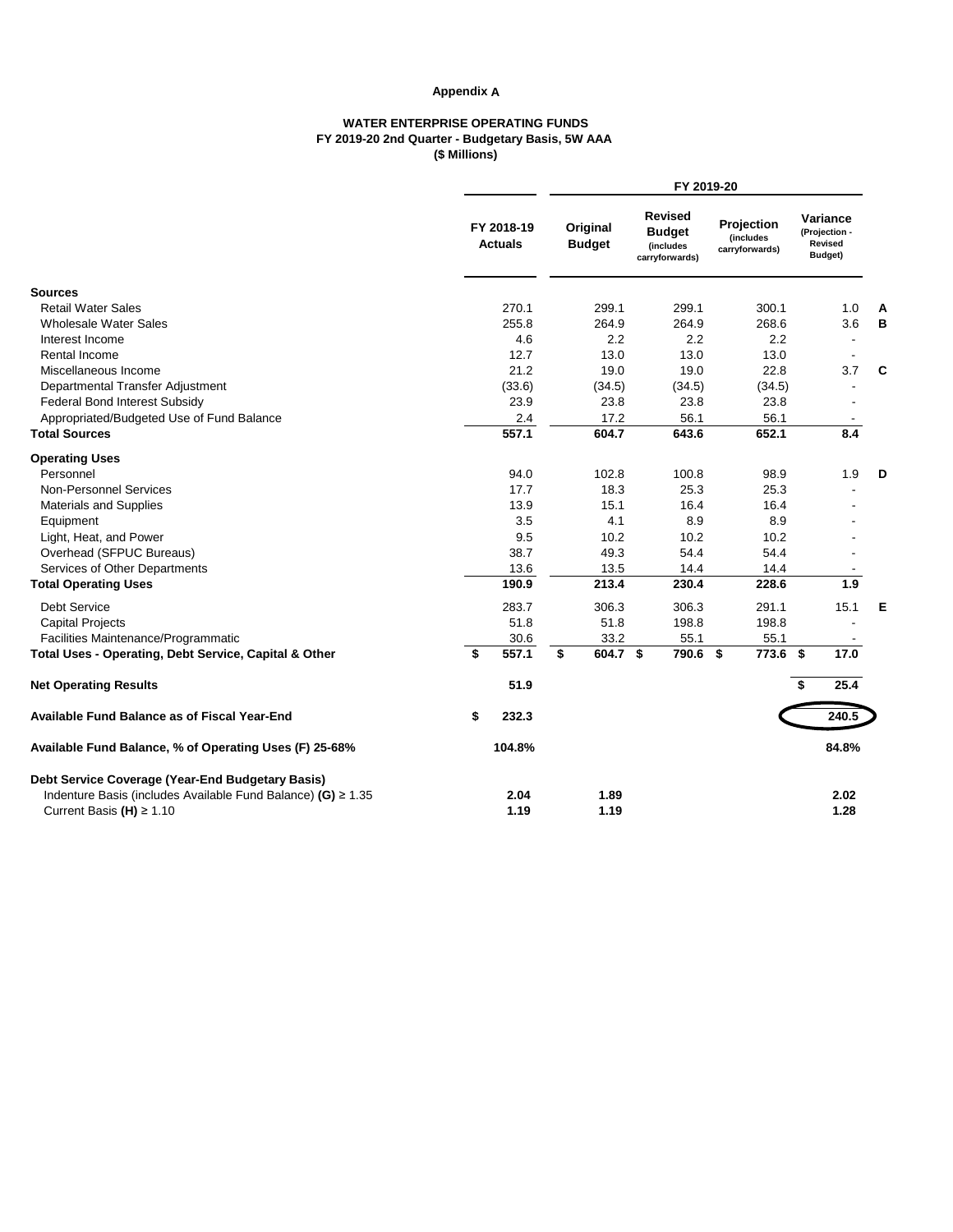#### **Appendix A**

#### **WATER ENTERPRISE OPERATING FUNDS FY 2019-20 2nd Quarter - Budgetary Basis, 5W AAA (\$ Millions)**

#### **Revenue Variances**

**A.** Retail water sales projected to be 60.4 MGD, a 0.4% increase from budget of 60.0 MGD and a 1.3% increase from prior year actuals of 59.5 MGD.

**B.** Wholesale water sales are up against budget due to a one-time minimum purchase penalty. MGD are projected to be 129.6, a 0.5% decrease from budget of 129.9 MGD and a 3.4% increase from prior year actuals of 125.0 MGD.

**C.** Miscellaneous income projected to increase from budget, mainly due to \$2.8M increase in water service installation charges.

### **Expenditure Variances**

**D.** Salary savings due to vacant positions.

**E.** Debt Service savings due to 2019 Series ABC Water Revenue Refunding Bonds.

#### **Other Notes**

- **F.** Calculated as Ending Available Fund Balance (including additions to General Reserve) as a percent of Operating Uses plus Facilities Maintenance/Programmatic Uses. SFPUC's Fund Balance Reserve Policy requires this to be within a range of 25-68%.
- **G.** Calculated as ratio between (a) Total Sources plus Beginning Available Fund Balance plus Capacity Charges, less Operating Uses less Facilities Maintenance/Programmatic, excluding all revenues and expenses related to the 525 Golden Gate COPs, and (b) Debt Service. The Indenture requires this ratio to be a minimum of 1.25 times, and SFPUC's Debt Service Coverage Policy requires this ratio to to be a minimum of 1.35 times.
- **H.** Calculated as ratio between (a) Total Sources plus any appropriated fund balance, plus Capacity Charges, less Operating Uses less Facilities Maintenance/Programmatic, excluding all revenues and expenses related to the 525 Golden Gate COPs, and (b) Debt Service. SFPUC's Debt Service Coverage Policy requires this ratio to be a minimum of 1.10 times.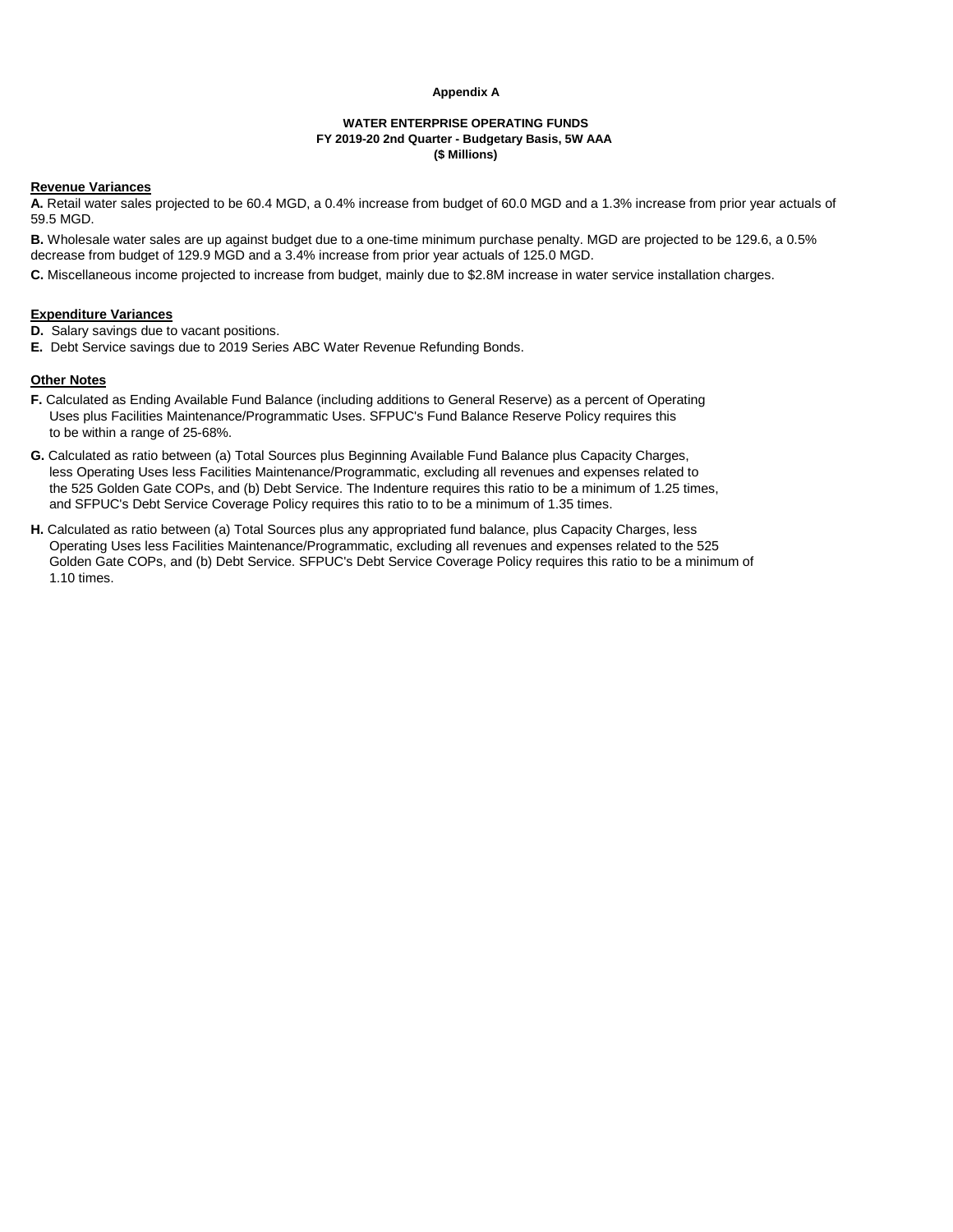## **Appendix B**

### **WASTEWATER ENTERPRISE OPERATING FUNDS FY 2019-20 2nd Quarter - Budgetary Basis, 5C AAA (\$ Millions)**

|                                                                   |                              | FY 2019-20 |                           |  |                                                                |  |                                           |    |                                                        |  |  |
|-------------------------------------------------------------------|------------------------------|------------|---------------------------|--|----------------------------------------------------------------|--|-------------------------------------------|----|--------------------------------------------------------|--|--|
|                                                                   | FY 2018-19<br><b>Actuals</b> |            | Original<br><b>Budget</b> |  | <b>Revised</b><br><b>Budget</b><br>(includes<br>carryforwards) |  | Projection<br>(includes<br>carryforwards) |    | Variance<br>(Projection -<br><b>Revised</b><br>Budget) |  |  |
| <b>Sources</b>                                                    |                              |            |                           |  |                                                                |  |                                           |    |                                                        |  |  |
| Sewer Service Charges                                             | 322.0                        |            | 350.5                     |  | 350.5                                                          |  | 350.5                                     |    |                                                        |  |  |
| Interest Income                                                   | 4.2                          |            | 2.0                       |  | 2.0                                                            |  | 2.0                                       |    |                                                        |  |  |
| Miscellaneous Income                                              | 4.1                          |            | 3.7                       |  | 3.7                                                            |  | 3.7                                       |    |                                                        |  |  |
| Federal Bond Interest Subsidy                                     | 4.0                          |            | 4.0                       |  | 4.0                                                            |  | 4.0                                       |    |                                                        |  |  |
| Appropriated/Budgeted Use of Fund Balance                         |                              |            | 3.5                       |  | 18.0                                                           |  | 18.0                                      |    |                                                        |  |  |
| <b>Total Sources</b>                                              | 334.2                        |            | 363.7                     |  | 378.2                                                          |  | 378.2                                     |    |                                                        |  |  |
| <b>Operating Uses</b>                                             |                              |            |                           |  |                                                                |  |                                           |    |                                                        |  |  |
| Personnel                                                         | 66.1                         |            | 75.8                      |  | 75.5                                                           |  | 73.0                                      |    | 2.5A                                                   |  |  |
| <b>Non-Personnel Services</b>                                     | 20.2                         |            | 18.5                      |  | 22.2                                                           |  | 22.2                                      |    |                                                        |  |  |
| <b>City Grant Programs</b>                                        | 0.0                          |            | 0.3                       |  | 0.3                                                            |  | 0.3                                       |    |                                                        |  |  |
| Materials and Supplies                                            | 9.7                          |            | 11.2                      |  | 12.7                                                           |  | 12.7                                      |    |                                                        |  |  |
| Equipment                                                         | 0.8                          |            | 1.8                       |  | 3.8                                                            |  | 3.8                                       |    |                                                        |  |  |
| Light, Heat, and Power                                            | 10.9                         |            | 11.7                      |  | 11.7                                                           |  | 11.7                                      |    |                                                        |  |  |
| Overhead (SFPUC Bureaus)                                          | 25.7                         |            | 29.9                      |  | 33.7                                                           |  | 33.7                                      |    |                                                        |  |  |
| Services of Other Departments                                     | 23.7                         |            | 23.6                      |  | 24.3                                                           |  | 24.3                                      |    |                                                        |  |  |
| <b>Total Operating Uses</b>                                       | 157.2                        |            | 172.7                     |  | 184.1                                                          |  | 181.6                                     |    | 2.5                                                    |  |  |
| <b>Debt Service</b>                                               | 63.2                         |            | 70.7                      |  | 70.7                                                           |  | 66.3                                      |    | 4.4 <b>B</b>                                           |  |  |
| <b>Capital Projects</b>                                           | 57.0                         |            | 113.0                     |  | 202.4                                                          |  | 202.4                                     |    |                                                        |  |  |
| Facilities Maintenance/Programmatic                               | 6.5                          |            | 7.3                       |  | 10.4                                                           |  | 10.4                                      |    |                                                        |  |  |
| Total Uses - Operating, Debt Service, Capital & Other             | \$<br>283.8                  | \$         | $363.7$ \$                |  | 467.6 \$                                                       |  | 460.7                                     | \$ | 6.9                                                    |  |  |
| <b>Net Operating Results</b>                                      | 107.4                        |            |                           |  |                                                                |  | $101.8$ \$                                |    | 7.0                                                    |  |  |
| Available Fund Balance as of Fiscal Year-End                      | \$<br>208.0                  |            |                           |  |                                                                |  |                                           |    | 211.3                                                  |  |  |
| Available Fund Balance, % of Operating Uses (D) 25-68%            | 127.0%                       |            |                           |  |                                                                |  |                                           |    | 110.1%                                                 |  |  |
| Debt Service Coverage (Year-End Budgetary Basis)                  |                              |            |                           |  |                                                                |  |                                           |    |                                                        |  |  |
| Indenture Basis (includes Available Fund Balance) (E) $\geq 1.35$ | 4.20                         |            | 5.84                      |  |                                                                |  |                                           |    | 6.25                                                   |  |  |
| Current Basis $(F) \ge 1.10$                                      | 2.49                         |            | 2.86                      |  |                                                                |  |                                           |    | 3.00                                                   |  |  |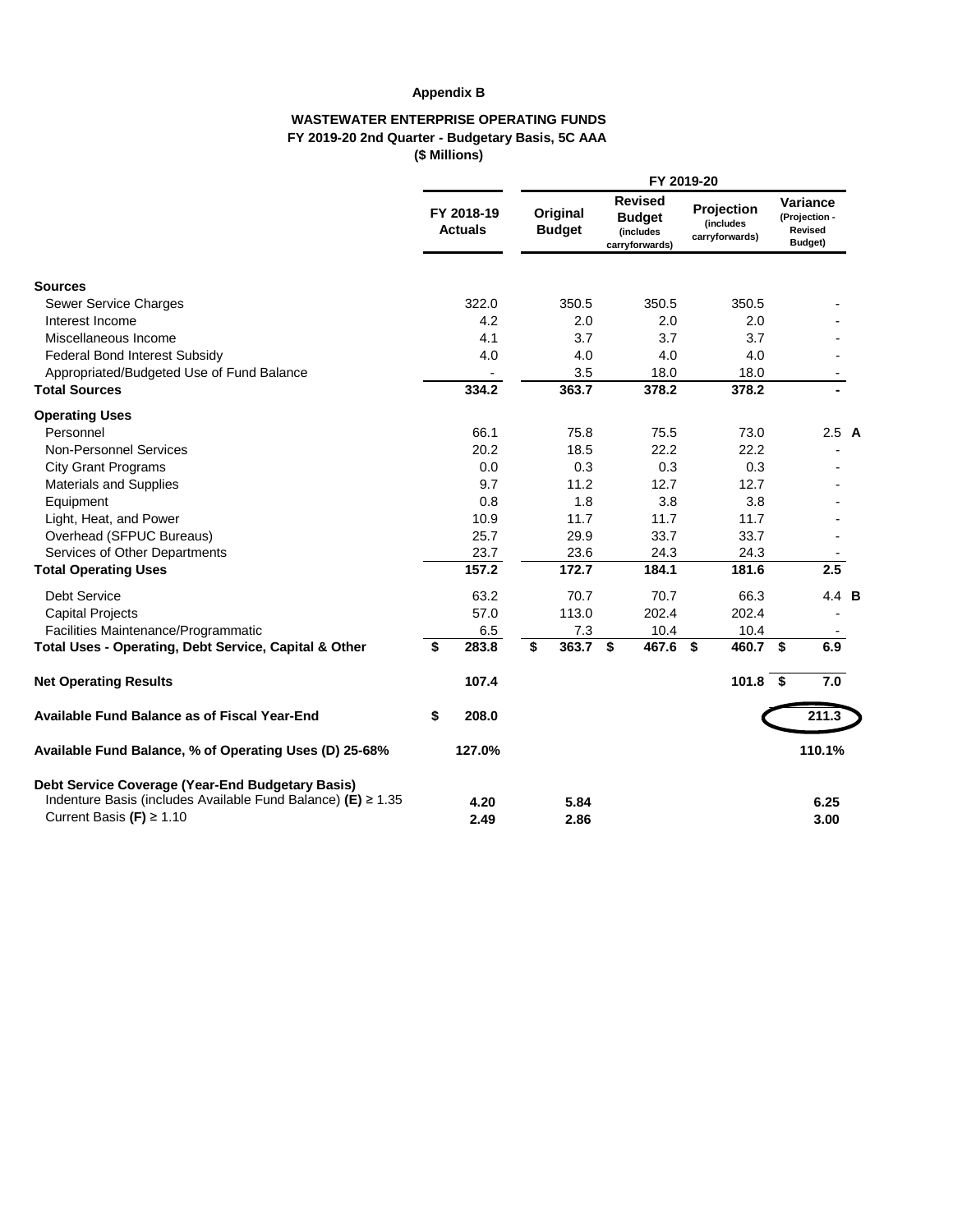#### **Appendix B**

### **WASTEWATER ENTERPRISE OPERATING FUNDS FY 2019-20 2nd Quarter - Budgetary Basis, 5C AAA (\$ Millions)**

### **Revenue Variances**

### **Expenditure Variances**

**A.** Salary savings resulting from vacant positions.

**B.** Savings due to lower than projected debt service from the postponement of the issuance of the 2019 Wastewater Revenue Notes.

## **Other Notes**

- **C.** Calculated as Ending Available Fund Balance (including additions to General Reserve) as a percent of Operating Uses plus Facilities Maintenance/Programmatic Uses. SFPUC's Fund Balance Reserve Policy requires this to be within a range of 25-68%.
- **D.** Calculated as ratio between (a) Total Sources plus Beginning Available Fund Balance plus Capacity Charges, less Operating Uses less Facilities Maintenance/Programmatic (excluding all revenues and expenses related to the 525 Golden Gate COPs), and (b) Debt Service. The Indenture requires this ratio to be a minimum of 1.25 times, and SFPUC's Debt Service Coverage Policy requires this ratio to be a minimum of 1.35 times.
- **E.** Calculated as ratio between (a) Total Sources plus any appropriated fund balance plus Capacity Charges, less Operating Uses less Facilities Maintenance/Programmatic (excluding all revenues and expenses related to the 525 Golden Gate COPs), and (b) Debt Service. SFPUC's Debt Service Coverage Policy requires this ratio to be a minimum of 1.10 times.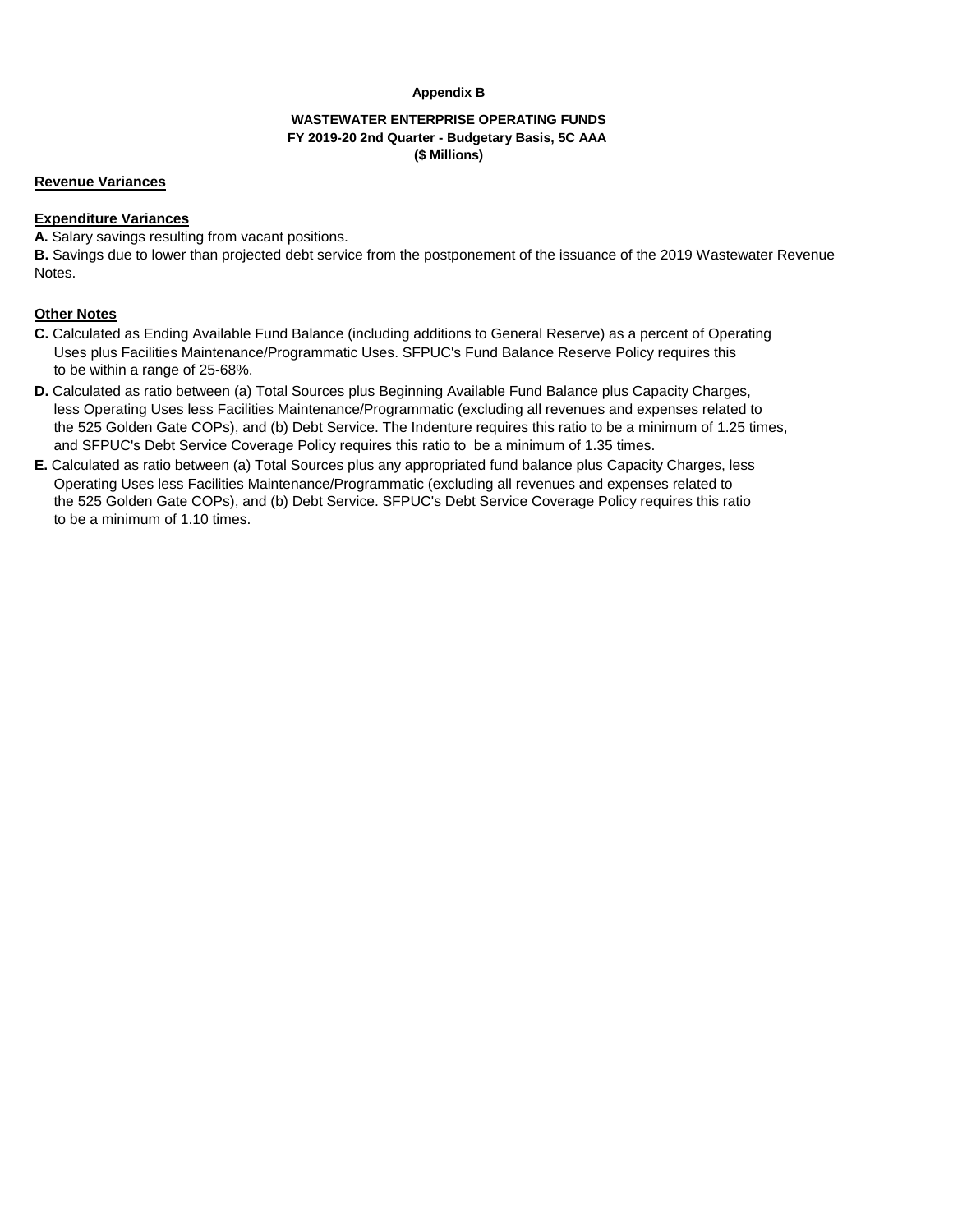## **Appendix C**

## **HETCH HETCHY WATER & POWER OPERATING FUNDS FY 2019-20 2nd Quarter - Budgetary Basis, 5T AAA (\$ Millions)**

|                                                                                              |                              |                          | FY 2019-20                |                                                                |                                                          |                                                 |                |  |  |  |
|----------------------------------------------------------------------------------------------|------------------------------|--------------------------|---------------------------|----------------------------------------------------------------|----------------------------------------------------------|-------------------------------------------------|----------------|--|--|--|
|                                                                                              | FY 2018-19<br><b>Actuals</b> |                          | Original<br><b>Budget</b> | <b>Revised</b><br><b>Budget</b><br>(includes<br>carryforwards) | Projection<br><i><b>(includes)</b></i><br>carryforwards) | Variance<br>(Projection -<br>Revised<br>Budget) |                |  |  |  |
| <b>Sources</b>                                                                               |                              |                          |                           |                                                                |                                                          |                                                 |                |  |  |  |
| Electric Sales - City Work Orders - General Fund Depts.                                      |                              | 24.6                     | 27.8                      | 27.8                                                           | 27.0                                                     |                                                 | (0.8)<br>A     |  |  |  |
| Electric Sales - City Work Orders - Enterprise Depts.                                        |                              | 73.2                     | 78.5                      | 78.5                                                           | 80.3                                                     |                                                 | 1.8<br>В       |  |  |  |
| Electric Sales - Wholesale<br>(Districts, CAISO, CleanPowerSF, WSPP, Riverbank)              |                              | 16.5                     | 21.6                      | 21.6                                                           | 17.2                                                     |                                                 | C<br>(4.5)     |  |  |  |
| Electric Sales - Non-City Depts. (SFUSD, Community College)                                  |                              | 18.8                     | 20.4                      | 20.4                                                           | 19.9                                                     |                                                 | (0.5)<br>D     |  |  |  |
| Electric Sales - Retail                                                                      |                              | 8.7                      | 14.3                      | 14.3                                                           | 8.9                                                      |                                                 | Е<br>(5.4)     |  |  |  |
| Electric Sales - Treasure Island                                                             |                              | 3.2                      | 3.6                       | 3.6                                                            | 2.3                                                      |                                                 | F<br>(1.3)     |  |  |  |
| <b>Subtotal - Electric Revenues</b>                                                          | 144.8                        |                          | 166.2                     | 166.2                                                          | 155.6                                                    |                                                 | (10.7)         |  |  |  |
| Water Sales - Transfer from Water Department                                                 |                              | 33.6                     | 34.6                      | 34.6                                                           | 34.6                                                     |                                                 |                |  |  |  |
| Water Sales - Groveland, Lawrence Livermore Labs                                             |                              | 0.3                      | 2.9                       | 2.9                                                            | 0.2                                                      |                                                 | (2.8)<br>G     |  |  |  |
| <b>Subtotal - Water Revenues</b>                                                             |                              | 33.9                     | 37.5                      | 37.5                                                           | 34.8                                                     |                                                 | (2.8)          |  |  |  |
| Natural Gas & Steam - City Work Orders                                                       |                              | 12.1                     | 10.9                      | 13.0                                                           | 10.7                                                     |                                                 | (2.4)<br>Н     |  |  |  |
| Interest Income                                                                              |                              | 4.7                      | 0.6                       | 0.6                                                            | 0.6                                                      |                                                 |                |  |  |  |
| Federal Interest Subsidy - Power Bonds                                                       |                              | 0.6                      | 0.5                       | 0.5                                                            | 0.5                                                      |                                                 |                |  |  |  |
| Miscellaneous Income                                                                         |                              | 7.3                      | 4.6                       | 4.6                                                            | 4.6                                                      |                                                 |                |  |  |  |
| Appropriated/Budgeted Use of Fund Balance                                                    |                              | 28.2                     | 7.7                       | 20.7                                                           | 20.7                                                     |                                                 |                |  |  |  |
| <b>Total Sources</b>                                                                         | 235.8                        |                          | 228.1                     | 243.2                                                          | 227.4                                                    |                                                 | (15.8)         |  |  |  |
| <b>Operating Uses</b>                                                                        |                              |                          |                           |                                                                |                                                          |                                                 |                |  |  |  |
| Personnel                                                                                    |                              | 41.9                     | 48.3                      | 46.2                                                           | 45.2                                                     |                                                 | 1.0            |  |  |  |
| <b>Non-Personnel Services</b><br>Power Purchases and Transmission Distribution & Related Cha |                              | 33.9<br>53.8             | 27.3<br>50.8              | 35.1<br>51.7                                                   | 35.1<br>59.4                                             |                                                 | (7.6)          |  |  |  |
|                                                                                              |                              | 3.1                      | 3.2                       | 3.3                                                            | 3.3                                                      |                                                 |                |  |  |  |
| <b>Materials and Supplies</b><br>Equipment                                                   |                              | 1.5                      | 1.3                       | 2.8                                                            | 2.8                                                      |                                                 |                |  |  |  |
| Overhead (SFPUC Bureaus)                                                                     |                              | 17.1                     | 16.6                      | 18.2                                                           | 18.2                                                     |                                                 |                |  |  |  |
| Services of Other Departments                                                                |                              | 7.8                      | 8.3                       | 9.8                                                            | 9.8                                                      |                                                 | $\blacksquare$ |  |  |  |
| Natural Gas & Steam                                                                          |                              | 12.1                     | 10.9                      | 13.0                                                           | 10.7                                                     |                                                 | Κ<br>2.4       |  |  |  |
| <b>Total Operating Uses</b>                                                                  | 171.1                        |                          | 166.6                     | 180.3                                                          | 184.5                                                    |                                                 | (4.2)          |  |  |  |
| <b>Debt Service</b>                                                                          |                              | 4.8                      | 6.0                       | 6.0                                                            | 4.7                                                      |                                                 | 1.3            |  |  |  |
| Capital Projects                                                                             | 187.8                        |                          | 38.5                      | 180.1                                                          | 173.6                                                    |                                                 | 6.5<br>M       |  |  |  |
| Facilities Maintenance/Programmatic                                                          |                              | 30.6                     | 13.0                      | 14.5                                                           | 14.5                                                     |                                                 |                |  |  |  |
| Contingency/Purchase of Power                                                                |                              | $\overline{\phantom{a}}$ | 4.0                       | 4.0                                                            |                                                          |                                                 | N<br>4.0       |  |  |  |
| Total Uses - Operating, Debt Service, Capital & Other                                        | \$<br>394.3                  |                          | 228.1 \$                  | 384.9 \$                                                       | $377.3$ \$                                               |                                                 | 7.5            |  |  |  |
| <b>Net Operating Results</b>                                                                 | \$                           | 29.2                     |                           |                                                                | 3.0~\$<br>\$                                             |                                                 | (8.3)          |  |  |  |
| Available Fund Balance as of Fiscal Year-End                                                 | \$                           | 62.1                     |                           |                                                                |                                                          |                                                 | 46.0           |  |  |  |
| Available Fund Balance, % of Operating Uses (M) 25-68%                                       | 38.5%                        |                          |                           |                                                                |                                                          |                                                 | 28.9%          |  |  |  |
| Debt Service Coverage Year-End Budgetary Basis                                               |                              |                          |                           |                                                                |                                                          |                                                 |                |  |  |  |
| Indenture Basis (includes Available Fund Balance) (N) $\geq 1.35$                            | 27.64                        |                          | 40.90                     |                                                                |                                                          |                                                 | 32.18          |  |  |  |
| Current Basis (O) $\geq 1.10$                                                                | 15.49                        |                          | 8.45                      |                                                                |                                                          |                                                 | 11.01          |  |  |  |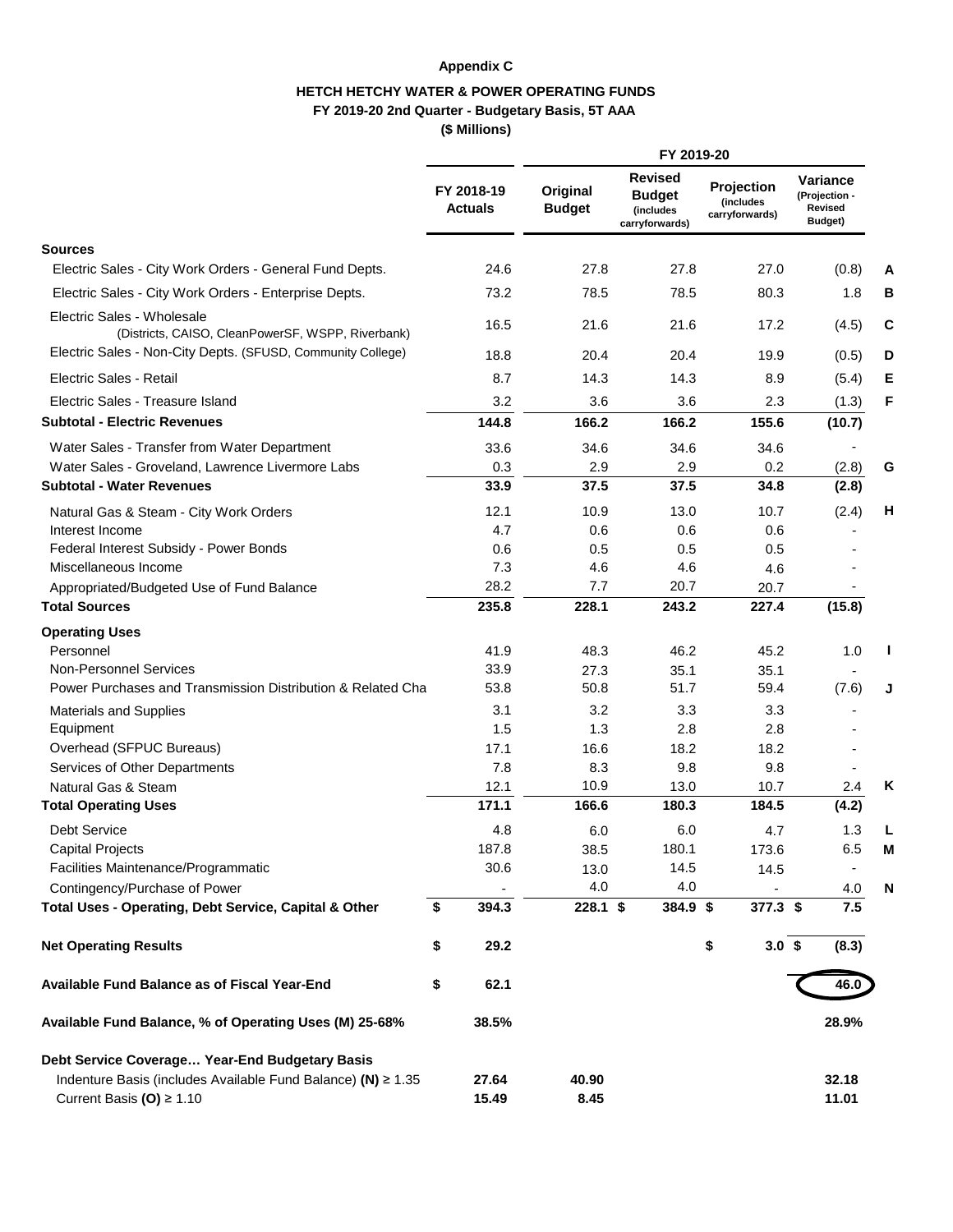### **Revenue Variances**

- **A.** Sales lower than budget due to streetlight volume decreases from LED conversion.
- **B.** Enterprise workorder revenues higher than budget due to higher rate increases.
- **C.** Sales below budget mainly driven by \$4.2M lower irrigation district transmission cost recovery and \$3M lower market sales, partly offset
- by \$2.8M energy sales to MID during Warnerville substation shutdown.
- **D.** Lower sales mainly due to lower than expected customer loads
- **E.** Lower sales mainly driven by delays in transfer customer accounts, and delayed load from redevelopment customers.
- **F.** Treasure Island utility sales decreased from budget due to lower gas and electric usage by TIDA customers.
- **G.** Water sales below budget from Lawrence Livermore National Labs no longer purchasing water.
- **H.** Gas and steam sales slightly below budget due to lower usage than originally projected.

# **Expenditure Variances**

**I.** Salary savings due to vacant positions.

**J.** Mainly driven by greater energy purchases due to system shutdown and higher than expected purchase price. CAISO charges and distribution costs lower than budget partly due to less load than planned.

- **K.** Savings due to lower usage of of gas and steam.
- **L.** Debt service savings due to delayed power bond sale.
- **M.** Due to project closeout.
- **N.** Contingency reserve for dry year/power price volatility for purchase of power unspent.

# **Other Notes**

**O.** Calculated as Ending Available Fund Balance (including additions to General Reserve) as a percent of Power Operating Uses plus Power Facilities Maintenance/Programmatic Uses. SFPUC's Fund Balance Reserve Policy requires this to be within a range of 25-68%.

**P.** Calculated as the ratio between (a) Total Sources plus Beginning Available Fund Balance, less Operating Uses less Facilities Maintenance/Programmatic (excluding all revenues and expenses related to the 525 Golden Gate COPs, Treasure Island, Gas & Steam, and Transbay Cable revenues), and (b) Senior Lien Debt Service in the amount of \$2.6M. The Indenture requires this ratio to be a minimum of 1.25 times, and SFPUC's Debt Service Coverage Policy requires this ratio to be a minimum of 1.35 times.

**Q.** Calculated as ratio between (a) Operating Sources plus Fund Balance as a Source, less Operating Uses less Facilities Maintenance/Programmatic (excluding all revenues and expenses related to the 525 Golden Gate COPs, Treasure Island, Gas & Steam, and Transbay Cable revenues), and (b) Senior Lien Debt Service in the amount of \$2.6M. SFPUC's Debt Service Coverage Policy requires this ratio to be a minimum of 1.10 times.